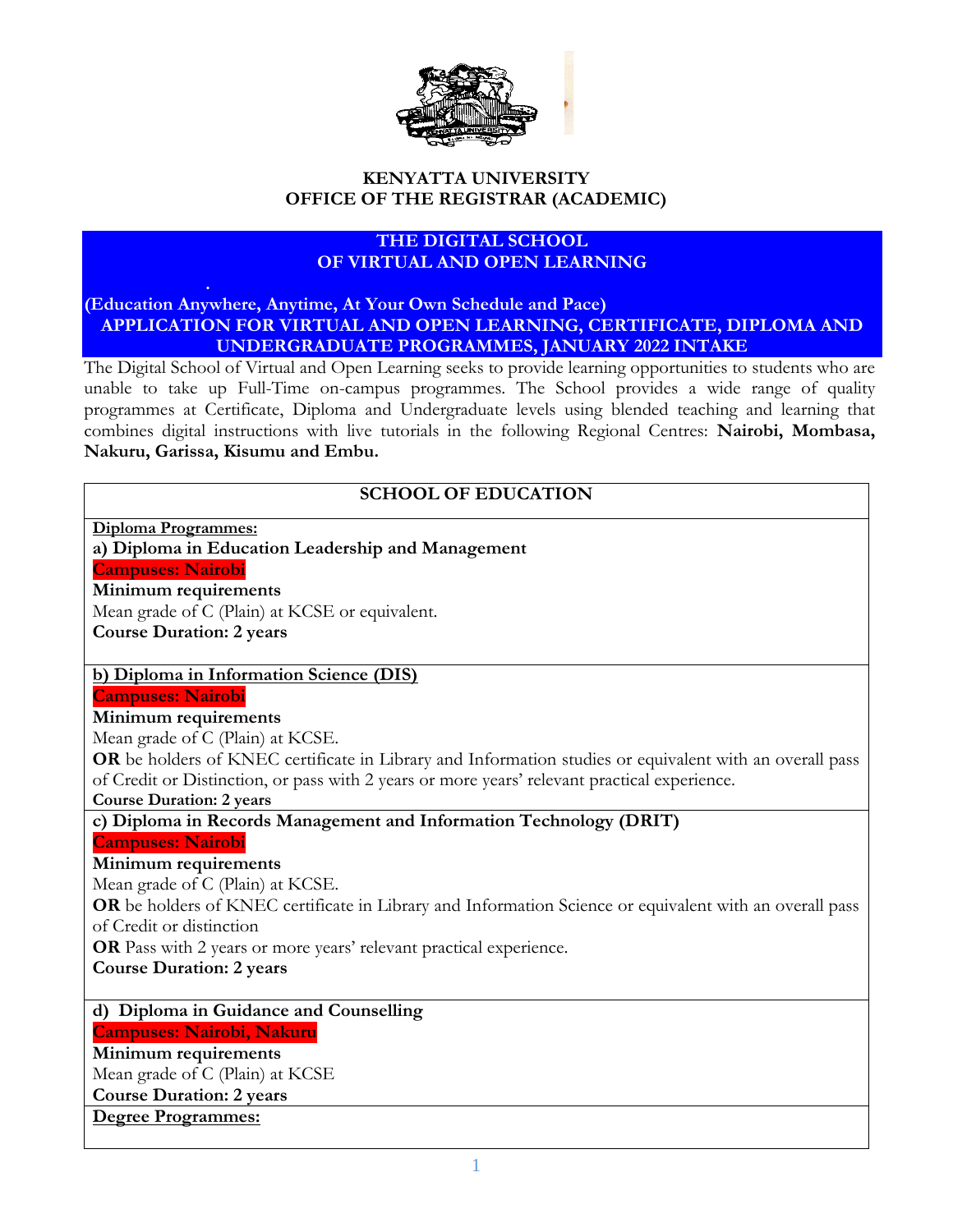#### **a)Bachelor of Library and Information Science Campuses: Nairobi**

## **Minimum requirements**

Mean grade of C+ (Plus) at KCSE or equivalent

**OR** Mean grade of C (Plain) at KCSE or equivalent with a Diploma in Library Science and/or information Science or Archives Administration.

**OR** Mean grade of C- (Minus) at KCSE and progressed from certificate to Diploma at Kenyatta University or any other recognized/accredited Institutions.

## **Course Duration: 4 years**

# **b)Bachelor of Science (Records Management & Information Technology)**

**Campuses: Nairobi**

# **Minimum requirements**

Mean grade of C+ (Plus) at KCSE

**OR** Mean grade of C (Plain) at KCSE or equivalent with a Diploma in Library Science or Records and Archives Management.

**OR** Mean grade of C - (Minus) at KCSE and progressed from Certificate to Diploma at Kenyatta University or any other recognized/accredited institutions.

**Course Duration: 4 years**

## **c)Bachelor of Education (Early Childhood Education)**

**Campuses: Nairobi**

# **Minimum Requirements**

Mean grade of C+ (Plus) at KCSE or equivalent.

**Course Duration: 4 years**

## **d)Bachelor of Education (Special Needs Education)**

## **Campuses: Nairobi**

# **Minimum Requirements**

Mean grade of C+ (Plus) at KCSE or equivalent with at least C+ (plus) in two of the following subjects: English, Kiswahili, PE, History, Mathematics, Biology and any Arts subject

## **e)Bachelor of Education (Arts):**

**Campuses: Nairobi, Mombasa, Nakuru, Embu.**

## **Minimum Requirements**

Mean grade of C+ (Plus) at KCSE or equivalent with at least C+ (Plus) or equivalent in two (2) subjects of career choice

**Course Duration: 4 years**

**f) Bachelor of Education (Science):**

.**Campuses: Nairobi, Mombasa, Nakuru, Embu.**

## **Minimum Requirements**

Mean grade of C+ (Plus) at KCSE examination or equivalent with at least C+ (Plus) in two (2) Science subjects and C (Plain) in Mathematics

## **Course Duration: 4 years**

# **SCHOOL OF HUMANITIES AND SOCIAL SCIENCES**

**Diploma Programme:**

**Disaster Management** 

## **Campuses: Nairobi, Mombasa, Nakuru, Garissa, Kisumu, Embu.**

#### **Minimum Requirements**

Mean grade of C (Plain) at KCSE or Division III or equivalent **OR** Mean grade of C - (Minus) at KCSE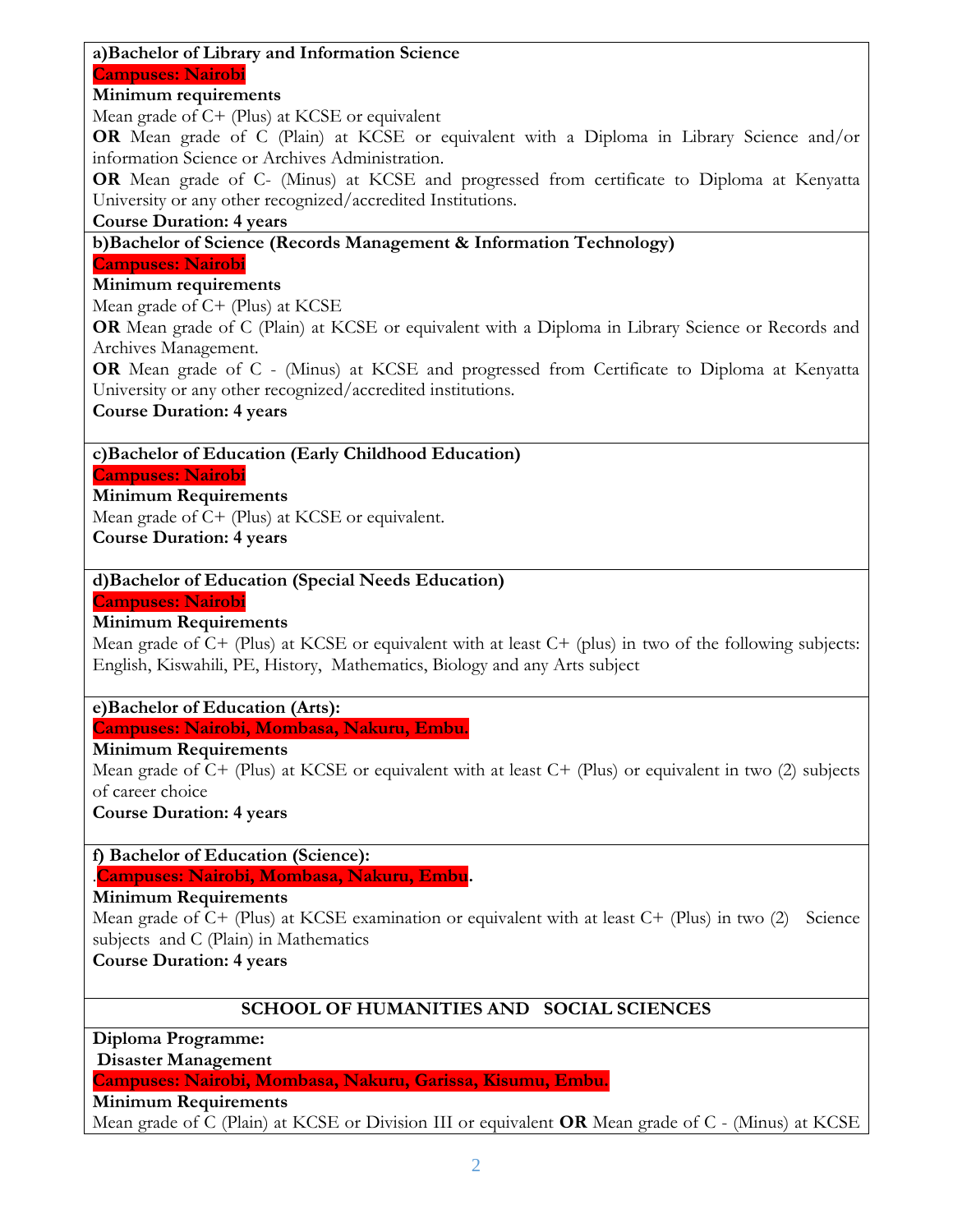or equivalent with a Certificate in relevant field from a recognized institution **Course Duration: 2 years**

# **Degree Programmes:**

## **a) Bachelor of Arts:**

**Campuses: Nairobi, Mombasa, Nakuru, Garissa, Kisumu, Embu.**

# **Minimum requirements**

Mean grade of  $C + (Plus)$  at KCSE or equivalent with at least  $C + (Plus)$  or equivalent in three (3) subjects chosen from English, Kiswahili, Literature, History and Government, Geography, Mathematics, Christian Religious Education, Business Studies, Islamic Religious Education, French, German, Hindu Religious Education.

**OR** A mean grade of C (Plain) at KCSE and a Diploma in relevant field of study from a recognised institution.

**Course Duration: 4 years**

# **b). Bachelor of Arts (Gender and Development Studies)**

**Campuses: Nairobi, Mombasa, Nakuru, Garissa, Kisumu, Embu.**

# **Minimum Requirements**

Mean grade of  $C +$  (Plus) at KCSE or equivalent OR Division II at Kenya Certificate of Education (KCE) with three years relevant work experience OR Kenya Advanced Certificate of Education (KACE) with two (2) Principal passes and one (1) Subsidiary OR a Degree or Diploma in relevant field from a recognized institution. A Mean grade of C - (Minus) at KCSE and progressed from Certificate to Diploma at Kenyatta University or any other recognized/accredited instituitions.

# **Course Duration: 4 years**

**c).Bachelor of Arts (Psychology)**

# **Campuses: Nairobi, Mombasa, Nakuru, Garissa, Kisumu, Embu.**

# **Minimum Requirements**

Mean grade of C+ (Plus) at KCSE or equivalent with at least C (Plain) in English and Mathematics.

**OR** Mean grade of C (Plain) with a Diploma (Passed with Credit) in any field of study from a recognized institution of higher learning. **OR** Mean grade of C- (minus) at KCSE and progressed from Certificate to Diploma in any field of study from a recognized institution of higher learning.

## **Course Duration: 4 years**

**d).Bachelor of Public Policy and Administration (BPPA)**

**Campuses: Nairobi, Mombasa, Nakuru, Garissa, Kisumu, Embu.**

# **Minimum Requirements**

Mean grade of C+ (plus) at KCSE or equivalent with at least grade C- (Minus) in Mathematics and English.

**OR** A- Level Certificate with two (2) principal passes and a credit pass in Mathematics at O- Level). **OR** Diploma with a credit pass in a relevant field from a recognized institution with KCSE Mean grade of C (Plain) and C- (Minus) in Mathematics and English

**Course Duration: 4 years**

# **SCHOOL OF SECURITY, DIPLOMACY AND PEACE STUDIES**

# **Diploma Programme:**

# **Security Management and Police Studies**

## **Campuses: Nairobi,**

# **Minimum Requirements**

Mean grade of C (Plain) at KCSE or Division III at KCE or its equivalent

**OR** Possession of a Degree or Diploma from a recognized institution.

**OR** Passed K.A.C.E or its equivalent with one principal pass and subsidiary.

**OR** Hold a certificate in security studies with a minimum credit 2 pass and above from a recognized institution with a minimum of C- (minus) at K.C.S.E.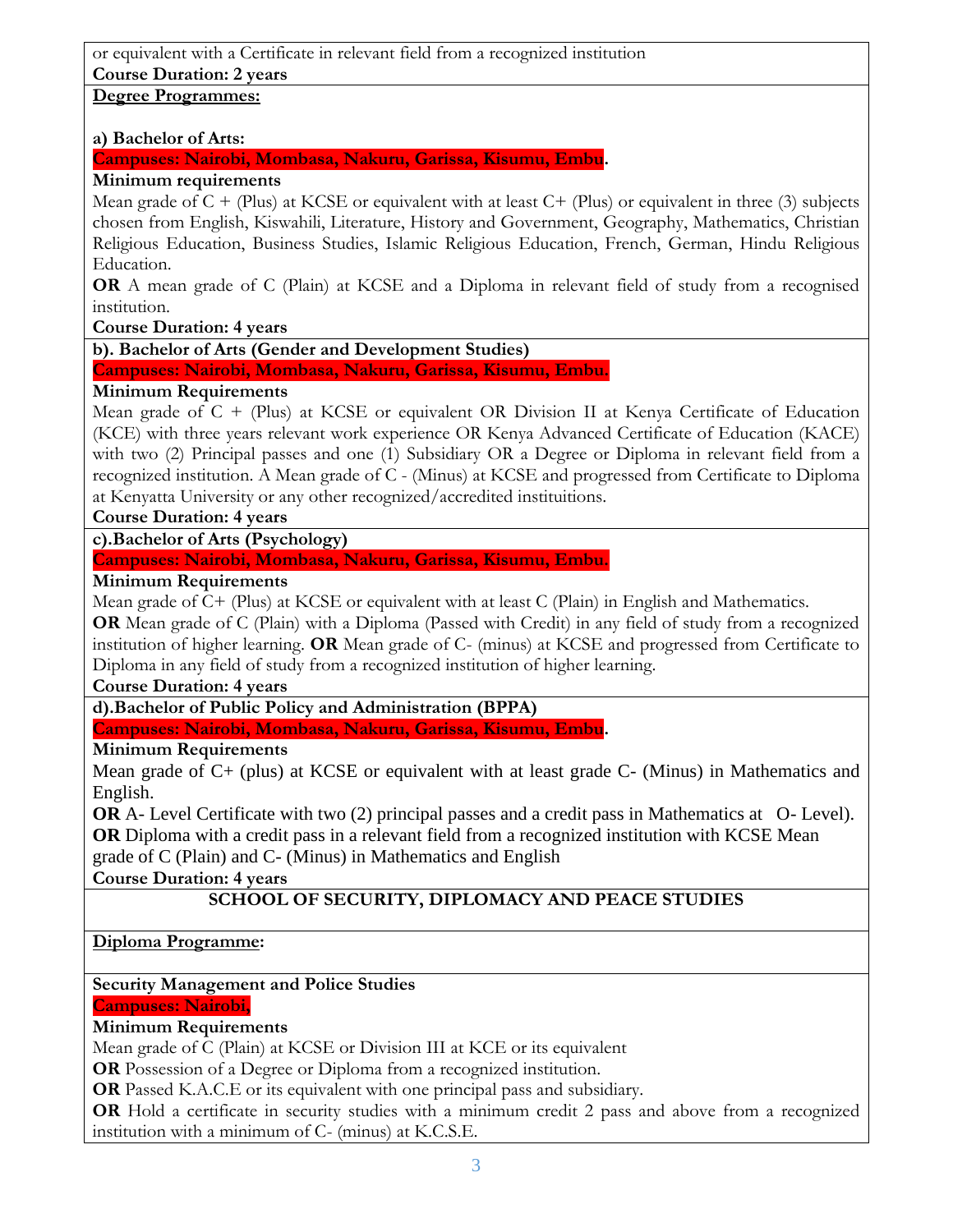**OR** Those in the disciplined service (e.g. National Police Service, Kenya Defense Forces, Kenya Prisons Service, and Kenya Wildlife Service) with a C- (minus) at KCSE and initial training certificate. **Course Duration: 2 years**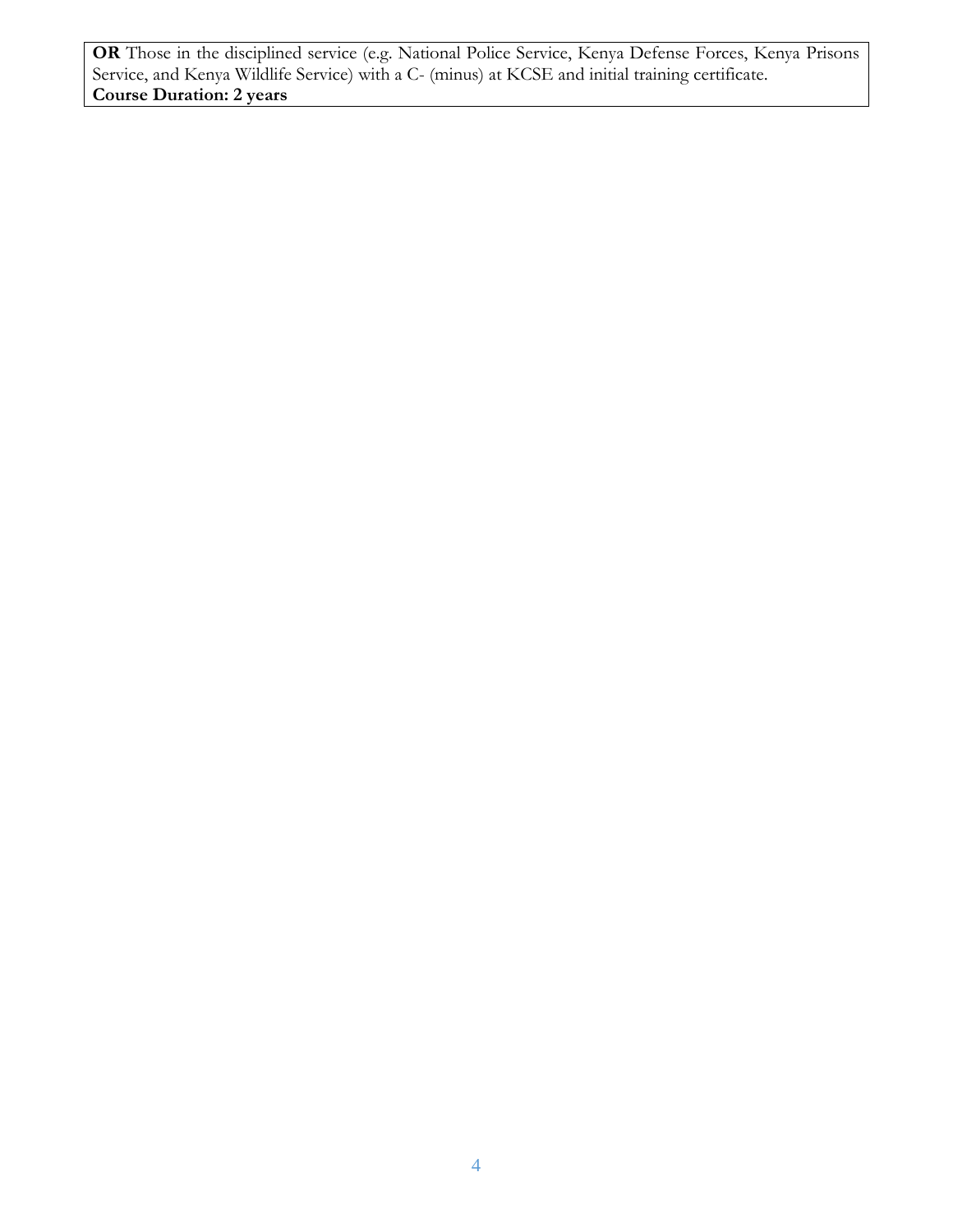# **Degree Programme:**

**Bachelor of Security Science and Management.**

**Campuses: Nairobi, Main,Mombasa, Nakuru, Embu.**

## **Minimum Requirements**

Mean grade of  $C + (Plus)$  at KCSE or its equivalent **.** 

**OR** Mean grade of C (Plain) at KCSE with a Diploma (passed with Credit) in any field of study from a recognized institution.

**OR** KACE or its equivalent with two (2) Principals and a Subsidiary Pass

**OR** Those in the disciplined service (e.g. National Police Service, Kenya Defense Forces, Kenya Prisons Service, and Kenya Wildlife Service) with a C- (minus) at KCSE, a Diploma from a recognized institution and an initial professional training certificate.

**Course Duration: 4 years**

# **SCHOOL OF HOSPITALITY AND TOURISM MANAGEMENT**

**Diploma Programmes:**

# **a)Tourism Management**

## **Campuses: Nairobi, Mombasa, Nakuru, Garissa, Kisumu, Embu.**

## **Minimum Requirements**

Mean grade of C (Plain) at KCSE or equivalent with at least grade C (Plain) in **any two (2)** of the following subjects; Biology/ Biological Sciences, Geography/History, Business Studies/Computer Studies, English/Foreign Languages OR Mean Grade of C - (Minus) at KCSE or equivalent with a Certificate in relevant field from a recognized institution and two (2) years of relevant experience.

## **Course Duration: 2 years**

**b)Hospitality Management**

**Campuses: Nairobi, Mombasa, Nakuru, Garissa, Kisumu, Embu.**

# **Minimum Requirements**

Mean grade of C (Plain) at KCSE or equivalent. In addition, Candidates must have obtained grade C- (Minus) in two (2) subjects chosen from the following categories:

**Alternative A :** English/Kiswahili, Chemistry, Biology

**Alternative B:** English/Kiswahili, Biological Sciences/Physical Sciences, Home Science

**OR** Mean grade C - (Minus) at KCSE with a Certificate in a field related to Hospitality from a recognized institution and two (2) years relevant work experience.

**Course Duration: 2 years**

**Degree Programme:**

## **Bachelor of Science (Hospitality and Tourism Management)**

**Campuses: Nairobi, Mombasa, Nakuru, Garissa, Kisumu, Embu.**

#### **Minimum requirements**

Mean grade of C+ (Plus) at KCSE or equivalent Candidates must have done **any three (3)** of the following subjects and passed with a minimum grade of C+ (Plus):

- English/Kiswahili/Foreign Languages,
- Biology/Biological Sciences,
- Chemistry/Physical Sciences/Physics/Mathematics,
- Home Science,
- Geography/History,
- Business Studies/Commerce/Economics/Agriculture.

**OR** Mean grade of C (Plain) at KCSE or equivalent with a Diploma in a related field with a Credit pass from a recognized institution.

**OR** Mean grade of C- at KCSE and progressed from Certificate to Diploma in a related field at Kenyatta University or any other recognized/accredited institutions**.**

**Course Duration: 4 years**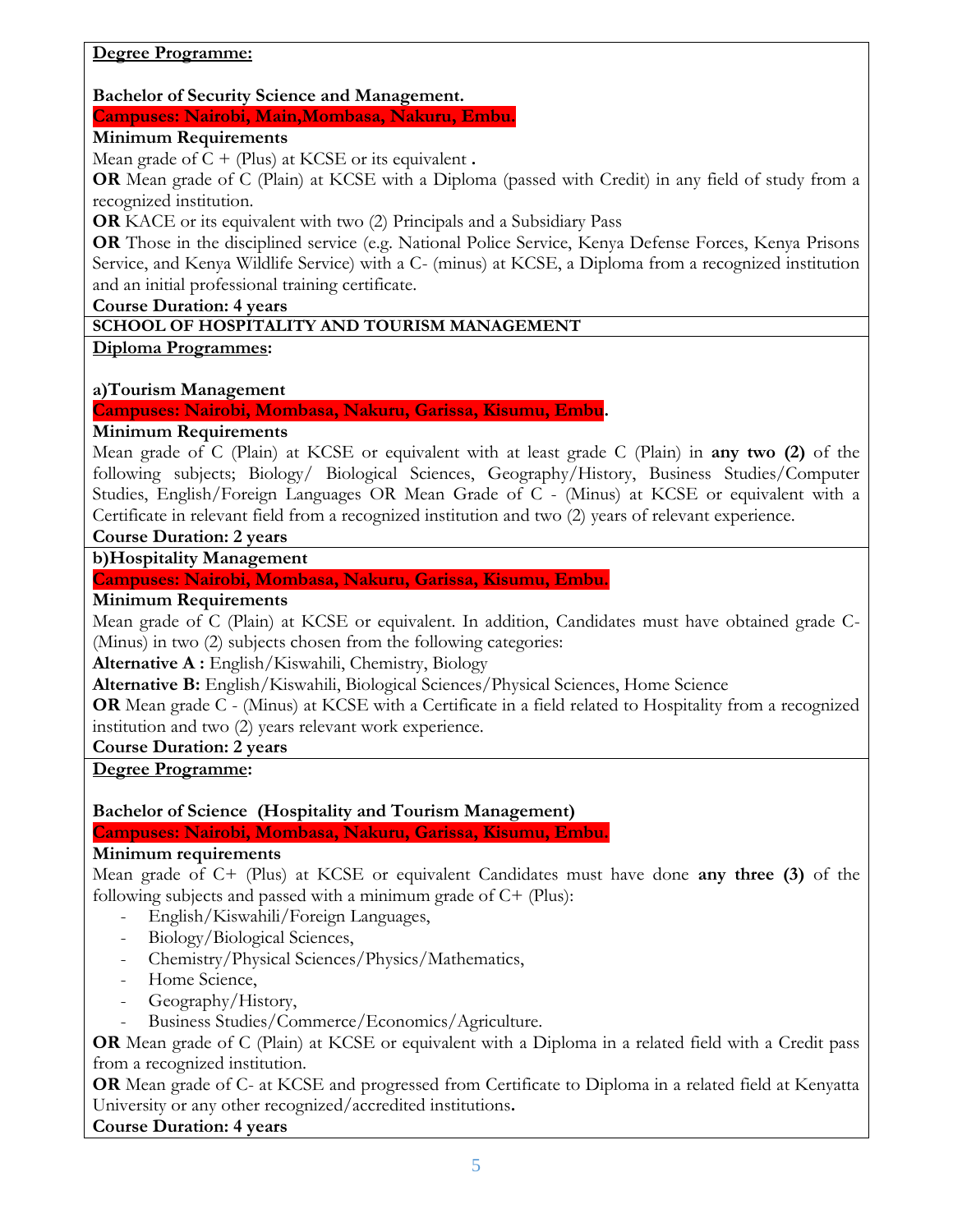# **SCHOOL OF BUSINESS**

## **Diploma Programmes:**

- **a) Project Monitoring and Evaluation**
- **b) Project Management**
- **c) Human Resource Management**
- **d) Business Management.**
- **e) Marketing**

## **Campuses: Nairobi, Mombasa, Nakuru, Garissa, Kisumu, Embu.**

# **Minimum requirements**

Mean Grade of C (Plain) at KCSE or Division III at KCE or one Principal and one Subsidiary at KACE **OR** Mean grade of C-(Minus) at KCSE with a certificate in the relevant area from a recognised institution.

**Course Duration: 2 years**

# **Degree Programmes**

# **a)Bachelor of Commerce:**

Students will specialize in any of the following areas: (a) Accounting, (b) Finance(c) Marketing (d) Human Resource Management (e) Management Science (f) Actuarial Science (g) Procurement and Supply Chain (h) Entrepreneurship

**Campuses: Nairobi, Mombasa, Nakuru, Garissa, Kisumu, Embu.**

# **Minimum Requirements**

Mean grade of C+ (Plus) or equivalent with at least C (Plain) in Mathematics and English.

**OR** Kenya Advanced Certificate of Education (A' Level) with two (2) Principals and one (1) Subsidiary pass in Mathematics and English at Kenya Certificate of Education ('O' Level)

**OR** Degree from a recognized university.

**OR** Mean grade C (Plain) at KCSE with a Diploma in a relevant field from a recognized institution.

**OR** Mean grade C (Plain) at KCSE with CPA/CPS Part II or equivalent.

**OR** Mean grade of C-(Minus) at KCSE and progressed from certificate to Diploma in a relevant field of study at Kenyatta University or any other recognized/accredited Institutions.

**Course Duration: 4 years**

# **b)Bachelor of Human Resource Management (BHRM)**

**Campuses: Nairobi, Mombasa, Nakuru, Garissa, Kisumu, Embu.**

# **Minimum Requirements**

Mean grade of C+ (Plus) or equivalent with at least C (Plain) in Mathematics and English.

**OR** Kenya Advanced Certificate of Education (A - Level) with two (2) Principals and one (1) Subsidiary pass in Mathematics and English at Kenya Certificate of Education ('O' Level)

**OR** Degree from a recognized university.

**OR** Mean grade C (Plain) at KCSE with a Diploma in a relevant field from a recognized institution.

**OR** Mean grade C (Plain) at KCSE with CPA/CPS Part II or equivalent.

**OR** Mean grade of C-(Minus) at KCSE and progressed from certificate to Diploma in a relevant field of study at Kenyatta University or any other recognized/accredited Institutions.

**Course Duration: 4 years**

# **SCHOOL OF ENGINEERING AND TECHNOLOGY**

**Diploma Programme:**

**Information Technology**

**Campuses: Nairobi, Mombasa, Garissa, Kisumu, Embu.**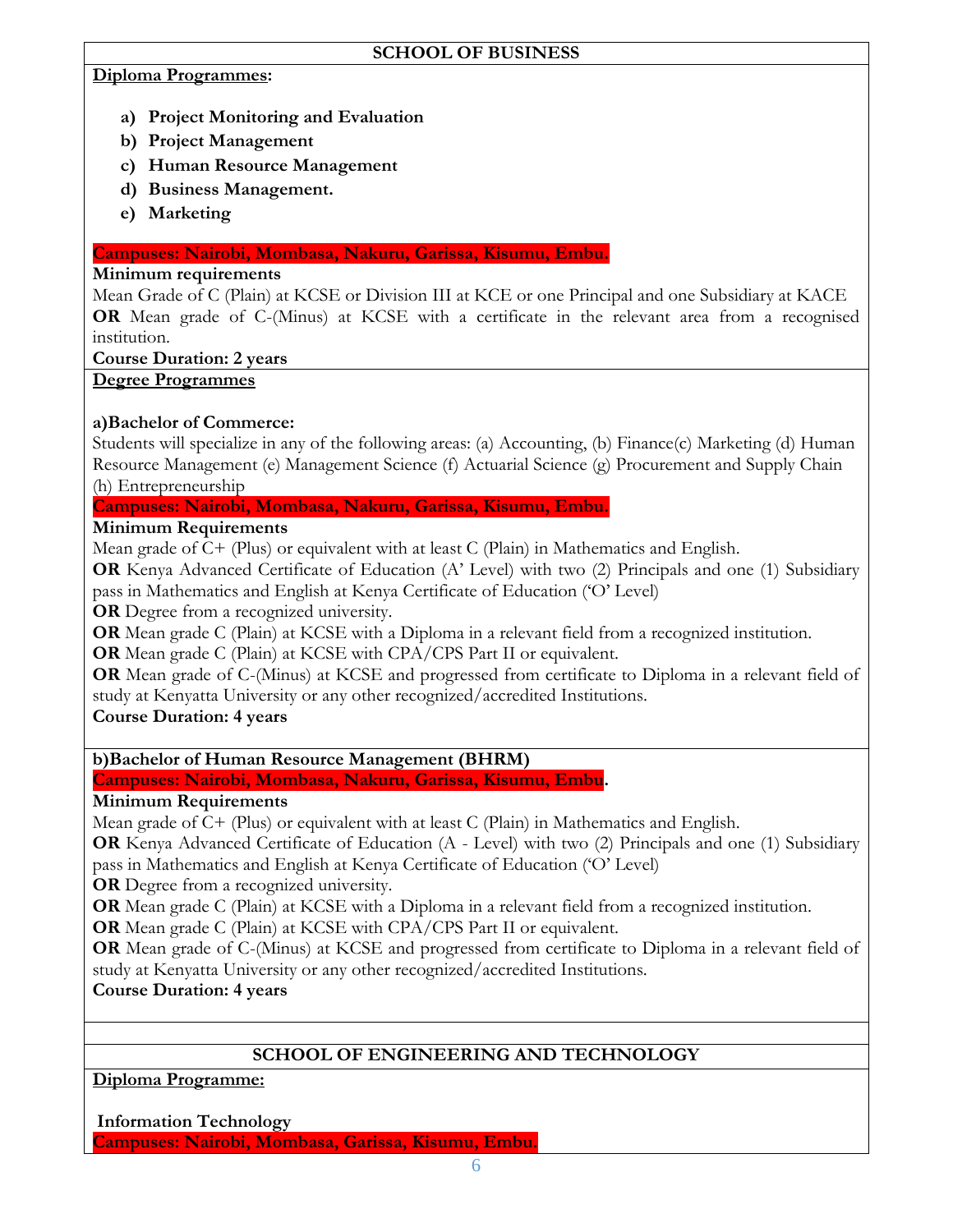## **Minimum Requirements**

Mean grade of C (Plain) at KCSE or equivalent with C (Plain) in Mathematics and English **OR** Mean grade of C - (Minus) at KCSE or equivalent with Certificate in related field from a recognized institution. **Course Duration: 4 years**

# **Degree Programme:**

# **Bachelor of Information Technology**

**Campuses: Nairobi, Mombasa, Nakuru, Garissa, Kisumu, Embu.**

# **Minimum Requirements:**

Mean grade of C + (Plus) at KCSE or equivalent with at least C+ (Plus) in Mathematics and English **OR** Mean grade of C (Plain) at KCSE or equivalent with Diploma in Information Technology or related field from a recognized institution. In addition applicants must have obtained grade C (Plain) or equivalent in Mathematics and English or equivalent.

**Course Duration: 4 years**

# **SCHOOL OF AGRICULTURE AND ENTERPRISE DEVELOPMENT**

**Degrees Programmes:**

**a).Bachelor of Science (Agribusiness Management)**

**Campuses: Nairobi, Mombasa, Nakuru, Garissa, Kisumu, Embu.**

# **Minimum Requirements**

Mean grade of  $C +$  (Plus) at KCSE or equivalent with at least  $C +$  (Plus) in Mathematics and in any two (2) subjects chosen from the following; Biology, Chemistry, Agriculture/Geography and Economics/Business Studies and Physical Science **OR** Mean grade C (Plain) at KCSE or equivalent and two (2) year (minimum) Diploma of at least Credit pass in a subject related to Agriculture, Commerce/Business Studies, Accounting, Economics, Farm management, Agribusiness or any other related discipline from an institution recognized by the Kenyatta University Senate . **OR** Mean grade of C – (Minus) at KCSE and progressed from Certificate to Diploma at Kenyatta University or any other recognized/accredited institutions.

# **Course Duration: 4 years**

**b)**. **Bachelor of Science (Crop Improvement and Protection)** 

**Campuses: Nairobi, Mombasa, Nakuru, Garissa, Kisumu, Embu.**

# **Minimum Requirements**

Mean grade of C + (Plus) at KCSE or equivalent. In addition, the student must have obtained a minimum of  $C + (Plus)$  or equivalent in Biology/Biological Sciences and any two (2) of the following subjects: Chemistry, Agriculture, Geography and Physical Science/Physics. Candidates must also have obtained Grade C (Plain) in Mathematics at K.C.S.E or equivalent **OR** mean grade of C (Plain)at K.C.S.E with a Diploma of at least a Credit pass in relevant field of study from a recognized institution

# **Course Duration: 4 years**

**c). Bachelor of Science (Dry land Agriculture and Enterprise Development) Campuses: Nairobi, Mombasa, Nakuru, Garissa, Kisumu, Embu.**

# **Minimum Requirements**

Mean grade of  $C + at$  KCSE or Equivalent, with at least  $C + in$  Biology and any two (2) of the following subjects: Chemistry, Agriculture / Geography, Physics / Physical Sciences. In addition, Candidates must have obtained Grade C (Plain) in Mathematics at KCSE or equivalent. OR Grade C in KCSE OR equivalent and a Diploma with minimum of Credit in a subject related to Agriculture, Environmental Studies, Applied Biology or any other related discipline from a recognized institution.

# **Course Duration: 4 years**

**d). Bachelor of Science (Agricultural Resource Management)**

## **Campuses: Nairobi, Mombasa, Nakuru, Garissa, Kisumu, Embu.**

# **Minimum Requirements**

Mean grade of C+ at KCSE or Equivalent, with at least C+ in Biology and any two (2) of the following subjects: Chemistry, Agriculture / Geography, Physics / Physical Sciences. In addition, Candidates must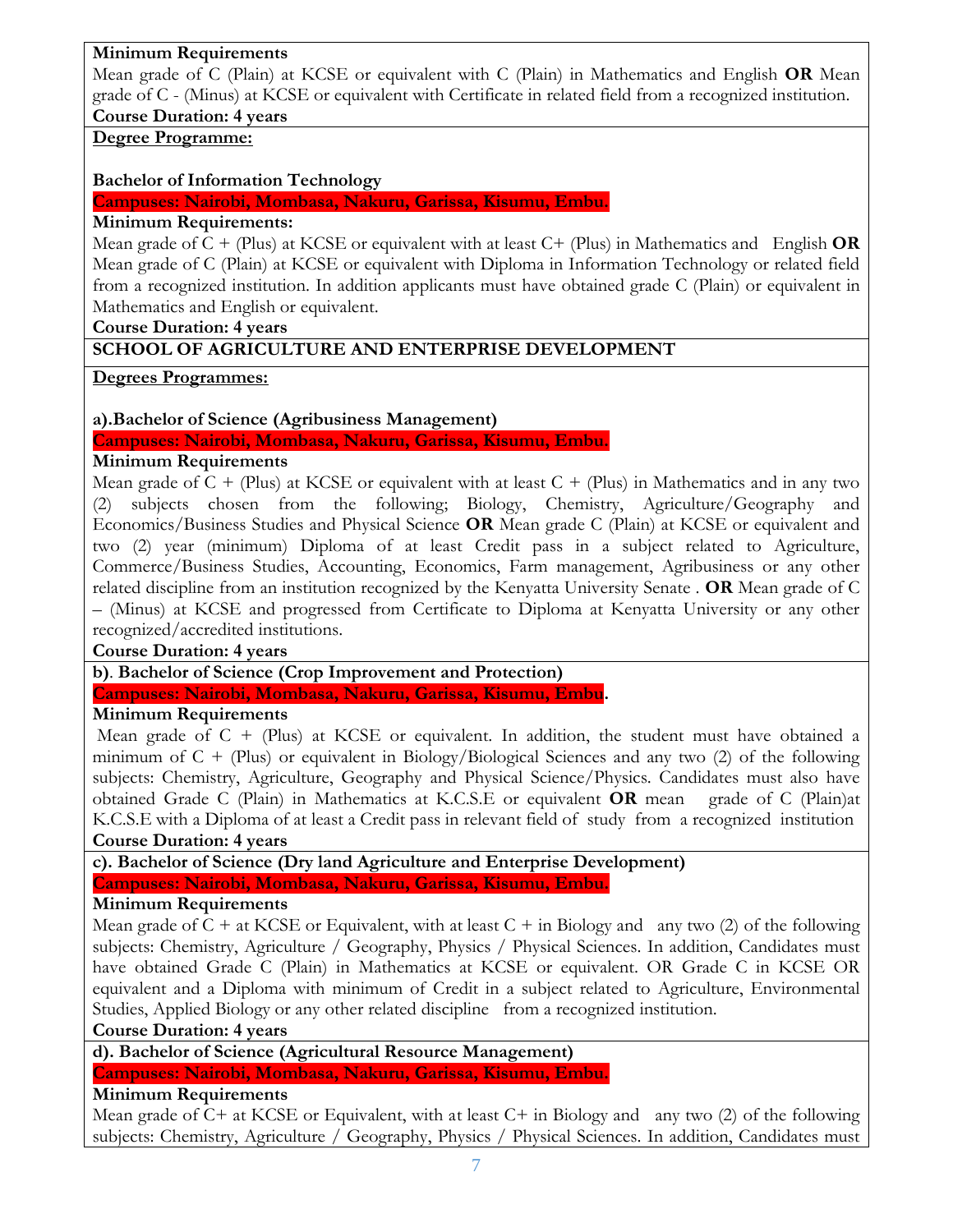have obtained Grade C (Plain) in Mathematics at KCSE or equivalent. OR Mean Grade C (Plain) at KCSE OR equivalent and a Diploma with minimum of Credit pass in a subject related to Agriculture, Environmental Studies, Applied Biology or any other related discipline from a recognized institution. **Course Duration: 4 year**s

**d). Bachelor of Science (Agriculture)**

**Campuses: Nairobi, Mombasa, Nakuru, Garissa, Kisumu, Embu.**

# **Minimum Requirements**

Mean grade of  $C +$  (Plus) at KCSE or equivalent. In addition, the student must have obtained a minimum of C + (Plus) or equivalent in Biology/Biological Sciences and any two (2) of the following subjects: Chemistry, Agriculture, Geography and Physical Science/Physics. Candidates must also have obtained Grade C (Plain) in Mathematics at K.C.S.E or equivalent **OR** mean grade of C (Plain) at K.C.S.E with a Diploma of at least a Credit pass in relevant field of study from a recognized institution.

**Course Duration: 4 years**

**e). Bachelor of Science (Agriculture Education and Extension).**

**Campuses: Nairobi, Mombasa, Nakuru, Garissa, Kisumu, Embu.**

## **Minimum Requirements**

Mean grade of C+ at KCSE or Equivalent, with at least C+ in: Biology, Agriculture, Chemistry/Geography, Mathematics/Physics/Physical Sciences **OR** Mean Grade C(Plain) at KCSE OR equivalent and a Diploma with minimum of Credit pass in Agricultural Education or related Agricultultural Course, Environmental Studies, Applied Biology, Agribusiness or any other related discipline from a recognized institution

**Course Duration: 4 years**

# **SCHOOL OF APPLIED HUMAN SCIENCES**

**Certificate in the following area of study: Sports Administration and Management**

**Campuses: Nairobi, Mombasa, Nakuru, Garissa, Kisumu, Embu.**

### **Minimum Requirements**

Mean grade of C - (Minus) at KCSE level or equivalent **OR** KCE Division III at 'O' Level or its equivalent.

**Course duration: One (1) year**.

**Diploma Programme:**

**Sports Administration and Management**

**Campuses: Nairobi, Mombasa, Nakuru, Garissa, Kisumu, Embu.**

## **Minimum Requirements**

Mean grade of C (Plain) at KCSE or Division III at 'O' Level. **OR** They should hold P1/SI teachers' Certificate course or Kenyatta University certificate in Sports Administration and Management **Course Duration: 2 years**

**NB**: Diploma holders from recognized institutions may apply for credit waiver in consultation with their respective Schools. Credit waiver application forms are obtainable on request when collecting application form or can be downloaded from Kenyatta University website at **[www.ku.ac.ke](http://www.ku.ac.ke/)**

| Undergraduate              | Tuition Fee range depending on the |              | <b>Statutory Fee</b> |
|----------------------------|------------------------------------|--------------|----------------------|
| Programmes                 | programme                          |              |                      |
| Art Based                  | East Africans                      | Kshs. 70,000 | Kshs. 32,900         |
|                            | Non-East Africans                  | Kshs. 87,500 |                      |
| Science Based, Economics & | East Africans                      | Kshs. 75,000 | Kshs. 32,900         |
| Commerce                   | Non-East Africans                  | Kshs. 93,800 |                      |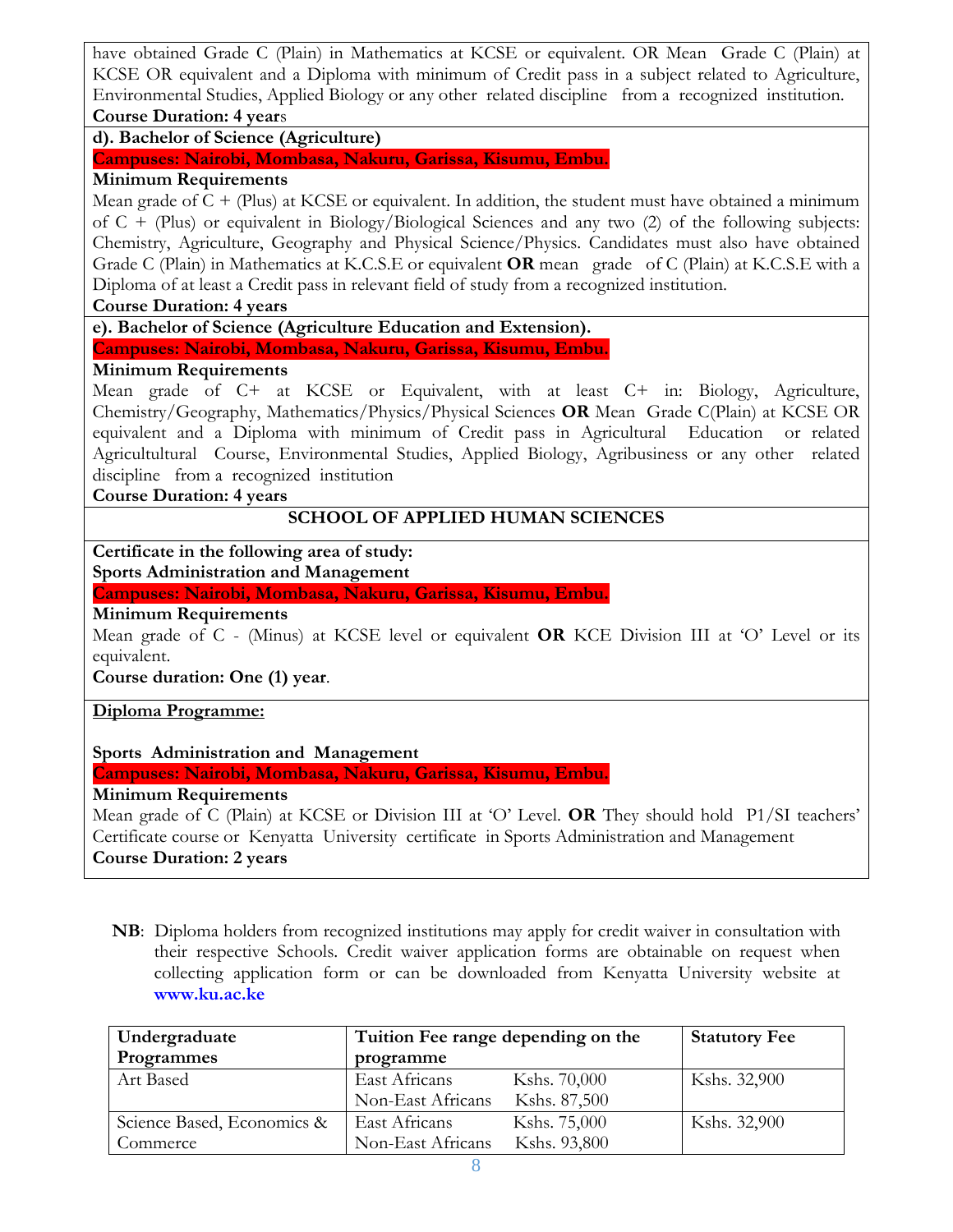| Diploma     | East Africans     | Kshs. 52,000 | Kshs. 32,900 |
|-------------|-------------------|--------------|--------------|
|             | Non-East Africans | Kshs. 65,000 |              |
| Certificate | East Africans     | Kshs. 34,400 | Kshs. 32,900 |
|             | Non-East Africans | Kshs. 43,000 |              |

# **Why you should enroll with the digital school of virtual and open learning.**

The Digital School …

- i) Offers a wide and diverse range of programmes that prepares one to thrive in today's competitive global market place
- ii) Offers one an opportunity to learn from a pool of leading academic professionals experienced in technology mediated teaching and learning.
- iii) Enables the students to get the requisite online support to ensure successful completion of a diploma or degree course.
- iv) Issues all newly registered students with a free **Learning Tablet Pc** that facilitates and enhances learning from anywhere, any place at one pace and schedule
- v) Programme tuition fees is lower compared to fees charged in other modes of course delivery
- vi) Ensures that the **Regional Learning Centres** in various parts of the country bring services closer to the students.

# **MODE OF APPLICATION**

# **GUIDELINE FOR ONLINE APPLICATION.**

Application for admission into the programme can be **done online [http://applications.ku.ac.ke](http://applications.ku.ac.ke/)**

- Ensure you have met the eligibility criteria for the selected program.
- Ensure you have scanned Academic Transcripts, Certificates and Passport photo.
- Ensure you have scanned identification documents, either an Identification Card or Passport.
- Ensure you have the required application fee of **Kshs. 2,000/=** for East Africans on your MPESA line for completing the application process.

# **\*\*Payment for online application is only by MPESA through details provided on the application portal only.\*\***

Application forms can be obtained from **Kenyatta University, Admissions Block, Office No. 12** or at the Regional Centers based in **Nairobi, Embu, Mombasa, Kisumu and Garissa** or be downloaded from our website **[www.ku.ac.ke](http://www.ku.ac.ke/)**.

East African applicants shall pay non-refundable processing fee of **Kshs. 2,000/-** through **bank deposit only** into any of the following bank accounts:

| Co-operative Bank of Kenya-   |                          | Account No. 011-2906-246-1400 |
|-------------------------------|--------------------------|-------------------------------|
| <b>National Bank of Kenya</b> | $\blacksquare$           | Account No. 010-0305-915-0801 |
| <b>Equity Bank Limited</b>    | $\blacksquare$           | Account No. 018-0290-518859   |
| <b>Family Bank</b>            | $\overline{\phantom{0}}$ | Account No. 045-0000-2331     |

Non-East Africans shall pay non-refundable application processing fee of **USD. 50/=** through **bank deposit only** into the following bank account.

|  | <b>Bank Name</b> | <b>Account Name</b><br>Branch | $A/c.$ No. | Swift C<br><b>Code</b> |
|--|------------------|-------------------------------|------------|------------------------|
|--|------------------|-------------------------------|------------|------------------------|